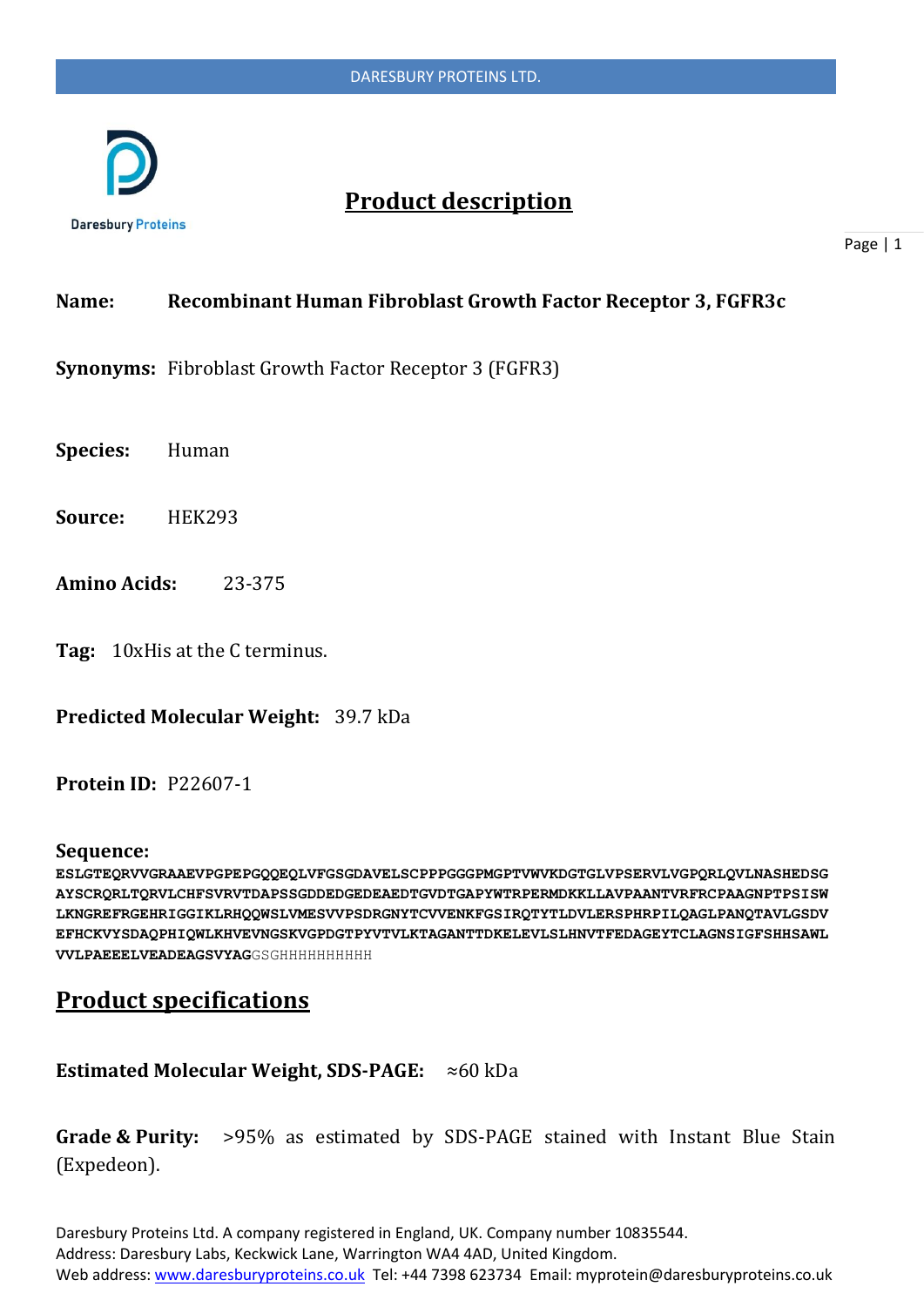### DARESBURY PROTEINS LTD.



Page | 2

Endotoxins: Less than 0.1 ng/µg (1 IEU/µg), as measured by LAL method.

**Formulation:** PBS 20% Glycerol

## **Shipping**

Product is shipped either on dry or wet ice. Upon receipt, store at -20°C to -70°C.

# **Product application and Storage**

**Storage:** The protein should be stored at -20°C to -70°C preferably in small aliquots to avoid repeated freeze-thaw cycles.

**Stability:** At least 12 months at -20°C to -70°C and at least 1 month at 2°C to 8°C.

### **Application Note: For research purposes only. Not for use in humans.**